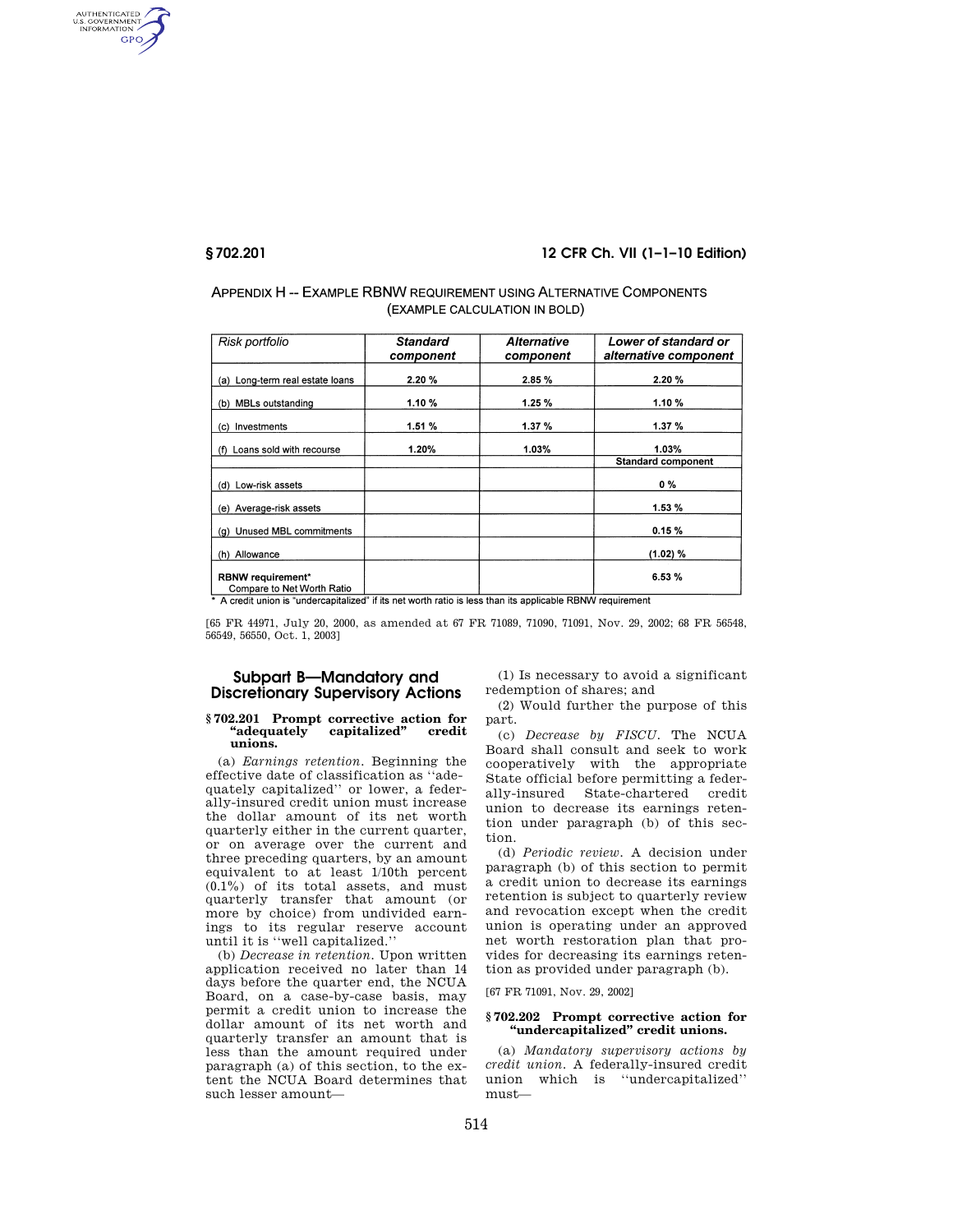## **National Credit Union Administration § 702.202**

(1) *Earnings retention.* Increase net worth and transfer earnings to its regular reserve account in accordance with §702.201;

(2) *Submit net worth restoration plan.*  Submit a net worth restoration plan pursuant to §702.206, *provided however,*  that a credit union in this category having a net worth ratio of less than five percent (5%) which fails to timely submit such a plan, or which materially fails to implement an approved plan, is classified ''significantly undercapitalized'' pursuant to  $\sqrt{62.102(a)(4)(i)}$  above:

(3) *Restrict increase in assets.* Beginning the effective date of classification as ''undercapitalized'' or lower, not permit the credit union's assets to increase beyond its total assets (per §702.2(j)) for the preceding quarter unless—

(i) *Plan approved.* The NCUA Board has approved a net worth restoration plan which provides for an increase in total assets and—

(A) The assets of the credit union are increasing consistent with the approved plan; and

(B) The credit union is implementing steps to increase the net worth ratio consistent with the approved plan;

(ii) *Plan not approved.* The NCUA Board has not approved a net worth restoration plan and total assets of the credit union are increasing because of increases since quarter-end in balances of:

(A) Total accounts receivable and accrued income on loans and investments; or

(B) Total cash and cash equivalents; or

(C) Total loans outstanding, not to exceed the sum of total assets (per §702.2(j)) plus the quarter-end balance of unused commitments to lend and unused lines of credit provided however that a credit union which increases a balance as permitted under paragraphs (A), (B) or (C) cannot offer rates on shares in excess of prevailing rates on shares in its relevant market area, and cannot open new branches;

(4) *Restrict member business loans.* Beginning the effective date of classification as ''undercapitalized'' or lower, not increase the total dollar amount of member business loans (defined as loans outstanding and unused commitments to lend) as of the preceding quarter-end unless it is granted an exception under 12 U.S.C. 1757a(b).

(b) *''Second tier'' discretionary supervisory actions by NCUA.* Subject to the applicable procedures for issuing, reviewing and enforcing directives set forth in subpart L of part 747 of this chapter, the NCUA Board may, by directive, take one or more of the following actions with respect to an ''undercapitalized'' credit union having a net worth ratio of less than five percent  $(5\%)$ , or a director, officer or employee of such a credit union, if it determines that those actions are necessary to carry out the purpose of this part:

(1) *Requiring prior approval for acquisitions, branching, new lines of business.*  Prohibit a credit union from, directly or indirectly, acquiring any interest in any business entity or financial institution, establishing or acquiring any additional branch office, or engaging in any new line of business, unless the NCUA Board has approved the credit union's net worth restoration plan, the credit union is implementing its plan, and the NCUA Board determines that the proposed action is consistent with and will further the objectives of that plan;

(2) *Restricting transactions with and ownership of CUSO.* Restrict the credit union's transactions with a CUSO, or require the credit union to reduce or divest its ownership interest in a  $CUTSO$ 

(3) *Restricting dividends paid.* Restrict the dividend rates the credit union pays on shares to the prevailing rates paid on comparable accounts and maturities in the relevant market area, as determined by the NCUA Board, except that dividend rates already declared on shares acquired before imposing a restriction under this paragraph may not be retroactively restricted;

(4) *Prohibiting or reducing asset growth.* Prohibit any growth in the credit union's assets or in a category of assets, or require the credit union to reduce its assets or a category of assets;

(5) *Alter, reduce or terminate activity.*  Require the credit union or its CUSO